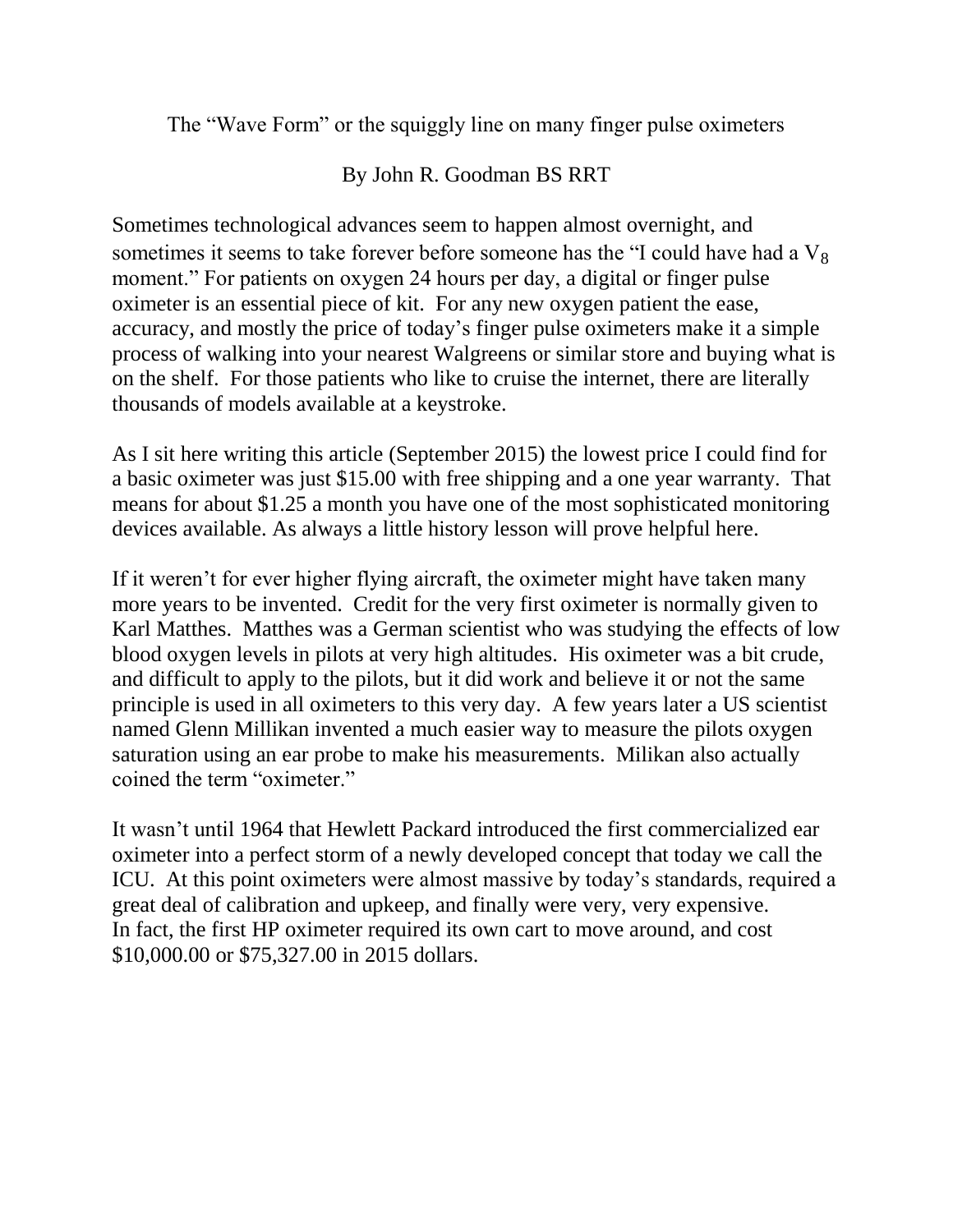

My oh my have oximeters come down both in size and price since the original HP back in 1964!

Since those days the oximeter slowly improved in accuracy, ease of use, the addition of other clinical components, and of course the prices have come way, way down. As physicians, scientists, and engineers began to refine the whole field of oximetry, most of the technical advances were in the area of making the oximeter more accurate, easier to read, and of course making the footprint much smaller. Finally, in 1995 the Nonin company introduced the first true digital pulse oximeter. This was truly the "I could have had a  $V_8$ " moment. The Nonin digital pulse oximeter allowed oxygen patients in the home *exactly* what was needed for a burgeoning home oxygen market. In the following 20 years, many manufacturers developed their own competitive line of finger pulse oximeters. A huge worldwide market stimulated research and development and along with lower prices other useful displays began to be built into succeeding generations of oximeters. So it may seem that small, affordable oximeters were always available, but the reality is they have only been around for the past 20 years or so.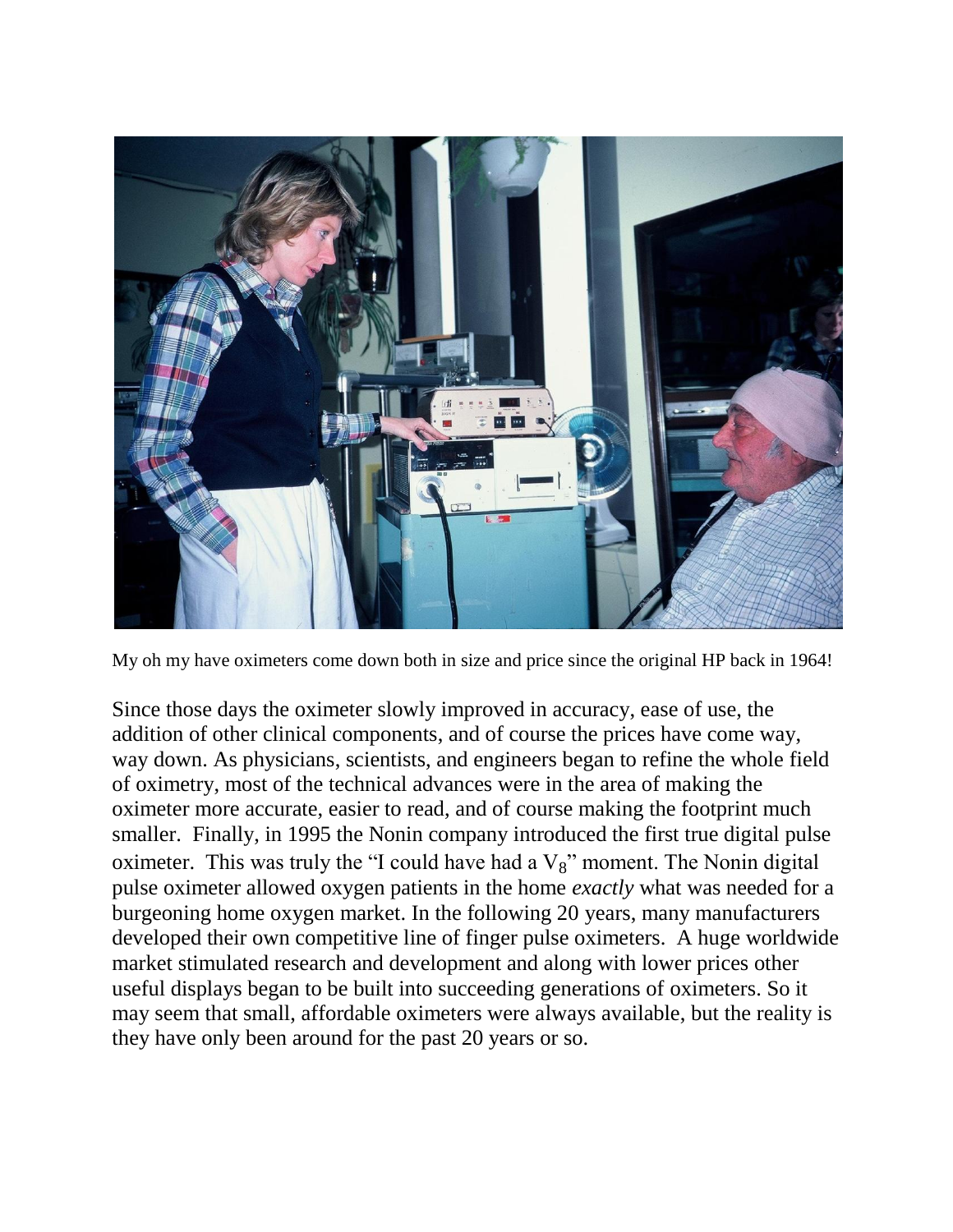

The Nonin Digital Pulse Oximeter started the paradigm shift in the routine monitoring of oxygen saturations in the home.

One of these developments had to do with the cardiac side of the oximetric equation. We all naturally focus on the two main readouts of oxygen saturation and heart rate or pulse. However, depending on which actual model of oximeter you buy, it might also display information regarding the effect of your blood as it moves though your circulation with each beat of your heart. This has a long medical term to describe it and is called a Photoplethysmogram. (PPG) In everyday use we simply call it the "Waveform."

The wave form is an overall reflection of the volume of blood that is circulating with each beat of your heart. This can easily be detected with your finger pulse oximeter and the fluctuation in blood flow is normally shown as a (squiggly) line along with the readings for saturation and heart rate. Given a choice of an oximeter with or without the wave form any good respiratory therapist would pick the oximeter with the wave form without hesitation.





Oximeter with Wave Form Oximeter without Wave Form

The waveform gives moment by moment information allowing detection of an irregular heart rhythm. This is NOT an EKG tracing. It has nothing to do with the electrical system of the heart. In this way it might be possible to pick up an early warning sign that can be brought to the attention of the patient's physician. The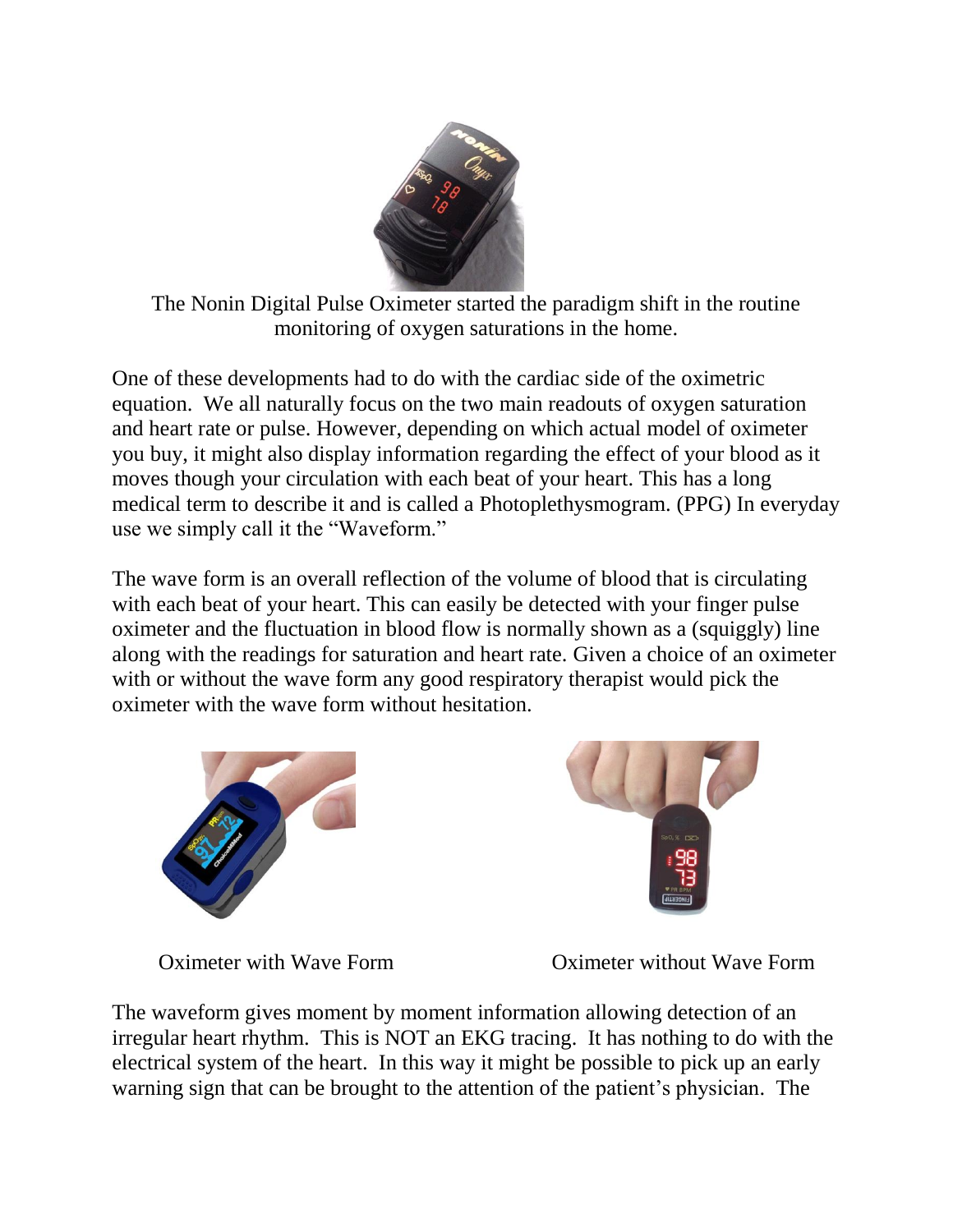wave form also gives information regarding the strength of the signal itself. It is displayed as amplitude. In other words the actual size of the wave form may indicate a problem that might cause inaccurate readings of saturation. This may be caused by a decrease in blood flow through the finger (called low perfusion), improper position of the oximeter on the finger; it can even be due to dirty sensors or LED lights.



For most patients on home oxygen, it is the shape of the wave form that is easiest to see virtually every time you are checking your oxygen saturation. The shape of a normal wave form is most commonly described as "saw tooth." That is, the way a good rip saw looks if you just look at the teeth.



The closer your own wave form looks like these images, the more likely you are to be getting reproducible and accurate recordings of your saturation and heart rate.

If you see a saw tooth pattern, whose amplitude takes up at least half of the display area, you are probably getting the most accurate readouts of saturation and heart rate. In fact a number of oximeters will simply not display any numbers until it "recognizes" a normal wave form configuration. Others might show dashes or